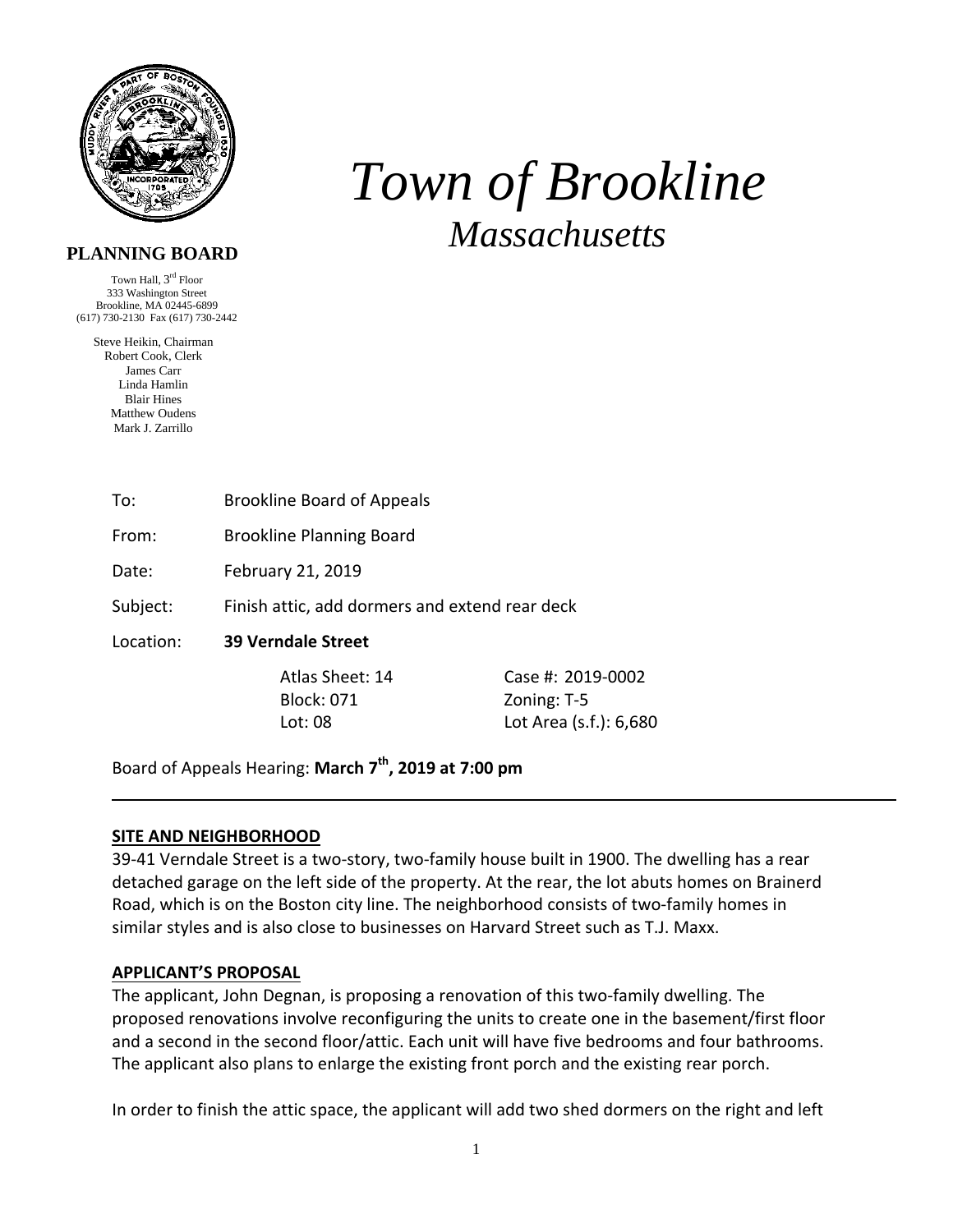sides to extend the habitable space to the edge of the roof. The living space will be expanded towards the rear in order to provide access to the proposed rear deck. The footprint of the structure will not change. A three‐story rear deck will be constructed that measures 12 feet wide by 21 feet long.

## **FINDINGS**

**Section 5.43** – Exceptions to Yard and Setback Requirements **Section 5.60** – Side Yard Setback **Section 5.70** – Rear Yard Setback

| <b>Dimensional</b><br><b>Requirements</b> | <b>Required/Allowed</b> | <b>Existing</b> | <b>Proposed</b> | <b>Relief</b>                |
|-------------------------------------------|-------------------------|-----------------|-----------------|------------------------------|
| <b>Rear Yard Setback</b><br>(roof)        | 30 feet                 | 23 feet         | 23 feet         | Special Permit*/<br>Variance |
| <b>Rear Yard Setback</b><br>(deck)        | 20 feet                 | 15 feet         | $10.8$ feet     | Special Permit*/<br>Variance |
| <b>Side Yard Setback</b><br>(roof)        | 10 feet                 | 7.7 feet        | 7.7 feet        | Special Permit*/<br>Variance |

\*Under Section 5.43, the Board of Appeals may waive by special permit yard and/or setback requirements, if a *counterbalancing amenity is provided.* 

## **Section 8.02.2** – Alteration or Extension

A special permit is required for alterations to a non‐conforming structure.

## **STAFF ANALYSIS**

The Planning staff is not opposed to this renovation and the required setback relief. It appears that the expansion of the units and the improvements to the home will be a benefit to the street and will maintain most the structure's original character. The footprint of the house is not changing and the dormers as well as the proposed deck appear to be minimally intrusive.

## **PLANNING BOARD COMMENTS**

The Board supported this proposal but asked that the applicant revise the third‐story deck to be more minimal and not supported by columns. They would prefer a small Juliet‐type balcony that is either tied or cantilevered from the building.

**The Planning Board recommends approval of the site plan by James Richard Keenan, dated 1/14/2019, and the floor plans and elevations by RDK Architects dated 1/14/2019, subject to the following conditions:**